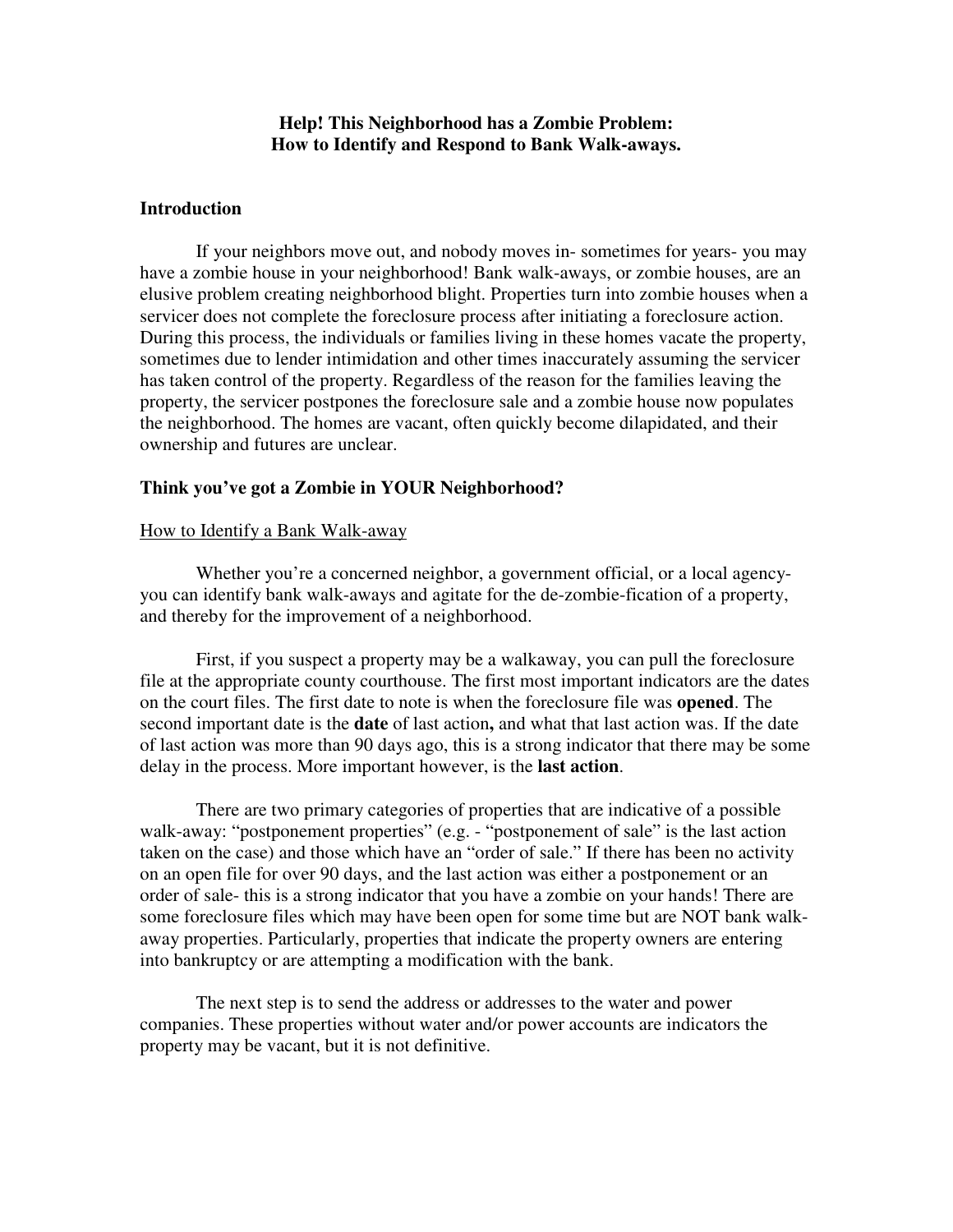The next step is to send a team to the property to inspect it. (If your neighboring house is a zombie property, this step has obviously already been taken care of.) Reinvestment Partners created an investigative survey to assess the properties while being physically inspected. You can access the investigate survey on the website www.reinvestmentpartners.org.

The last step is to conduct a title search to ultimately determine the status of these properties.

#### What Reinvestment Partners Did

 For our analysis, we pulled all open files in Durham County, approximately 412 open files. First, we attempted to narrow our sample size by identifying the last action taken. We identified 87 bankruptcy cases. We removed these cases from our sample of potential bank walkaways. There were also certain cases which we believed were not actually active files and were likely "open" due to clerical errors. This included those properties which had been sold or those that did not have a last action. This eliminated 13 properties. We also removed commercial properties where the respondent was listed as an LLC/PLLC/etc. Then, based on the last action taken, there were certain files which did not indicate they were on a delay.

 There were two primary categories of properties we kept in our pool for analysis: "postponement properties" (e.g. - "postponement of sale" was the last action taken on the case) and those which had orders of sale but were old files.

 We sent two lists of the delayed properties to the water and power companies to cross check whether these properties currently had active water or power accounts. Upon narrowing our list based on those properties which did not have water, power, or both, we then sent a team to the address to document the properties' conditions.

 Of these we were able to determine 20 were vacant, of which 75% were located in majority-minority census tracts. We then conducted a title search on these properties and determined that 18 qualified as bank walk-aways. While not large numbers, these properties have a disproportionate and negative impact in their neighborhoods.

#### **What is the Problem with Zombie Properties?**

There is a spectrum of stalled foreclosures. Our work focuses on properties the homeowners have left because a servicer began the foreclosure process, but never completed it. Thus, these zombie properties are now empty and boarded up. First, allowing these zombie properties to remain in a state of limbo is a violation of North Carolina law. N.C. Gen. Stat. §  $45-21.21(a)(5)$  requires that a sale must be held no later than 90 days after the original date for the sale. Second, bank walk-aways often become dilapidated and contribute to neighborhood blight. Once a property becomes a bank walkaway, the properties' ownership and futures are unclear. More damaging, however, is the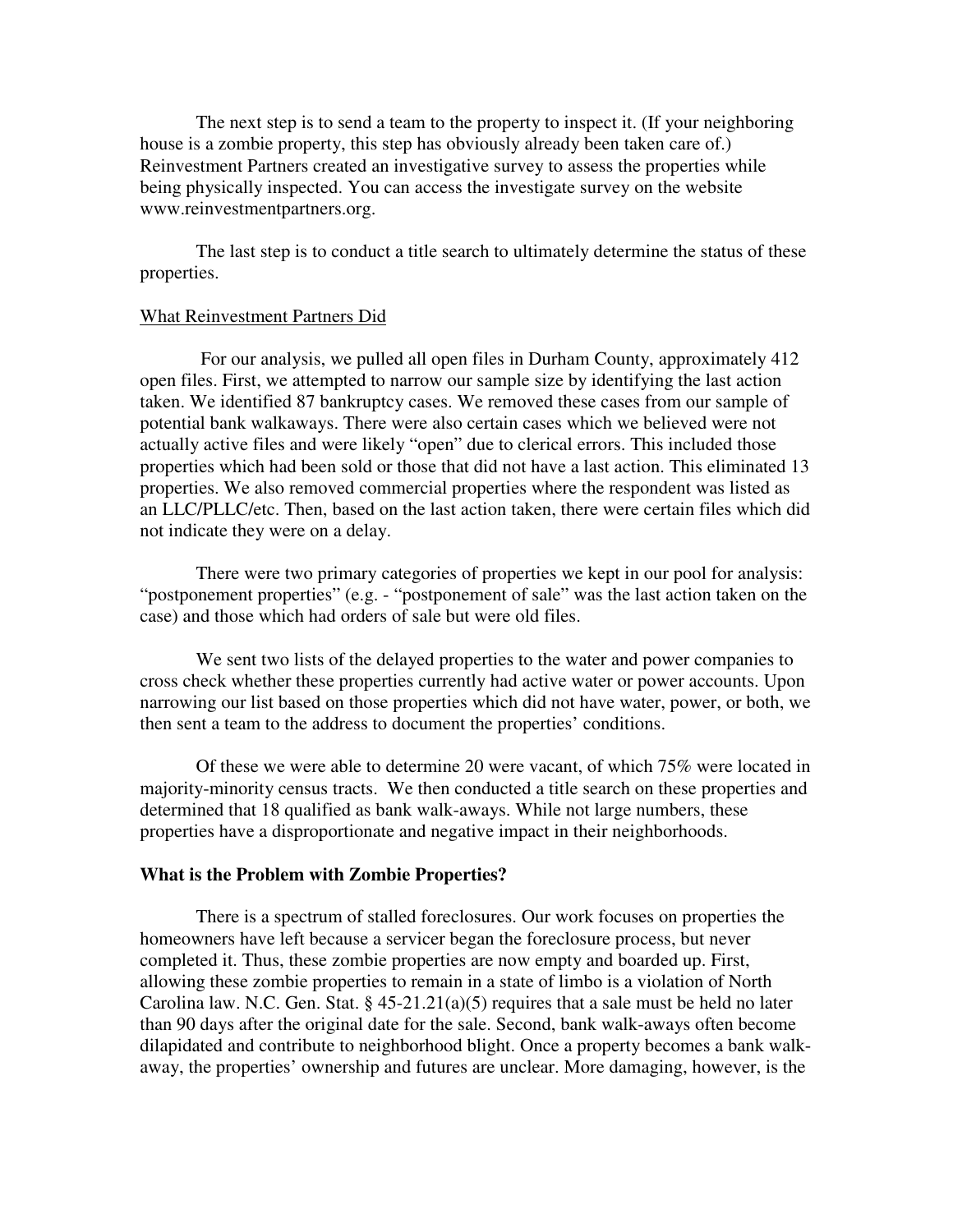fact that the homeowners who *left their home* may now *still* be responsible for the unpaid debt, taxes and repairs on the property.

# **Can Borrowers do Anything to Prevent the Zombie-fication of their homes?**

Before becoming a zombie property, a borrower does have some options. First, a borrower can check to see if they're eligible for a modification. If ineligible, a borrower can execute a deed in lieu of foreclosure or have a short sale.

# **What should I do if I have a Zombie Problem?**

Whether you have zombie for a neighbor or you're a local government official having difficulty with code enforcement, you can fight the invasion of zombie properties! Using the step by step process developed by Reinvestment Partners, you can identify whether you are, in fact, dealing with a bank walk-away. There are a few more steps you can take to have the servicer take action on the zombie property.

# Approach the Servicer Directly

First, all major servicers have a property preservation division. You can contact this department to bring the specific property to their attention. Oftentimes, however, we have seen that this will not be sufficient to address the problems with the property.

## File a Complaint Federally

If you contacted the servicer and they failed to de-zombie-fy, file a complaint with the Consumer Financial Protection Bureau (CFPB). They have an easy to access submit a complaint link on their website (http://www.consumerfinance.gov/complaint/).

### Use our Motion

If the servicer still does not respond, Reinvestment Partners has a model motion to petition the Clerk of Court to order these foreclosure sales completed. It is worth noting, that this is an in-depth process, and requires legal representation. That means, either contact your county official, a local advocacy agency (if in North Carolina, contact Reinvestment Partners), or an attorney. The model motion posted to the Reinvestment Partners website (www.ReinvestmentPartners.org) also has detailed information on executing this process. The agency or county official can use the motion and accompanying memorandum to compel the foreclosure sale.

### Take Community Action!

Another thing you can do to respond to the problem of zombie properties is **take action**! Reinvestment Partners hosts zombie dances at bank walk-away properties to raise awareness and discourse on the issue. You can record this event and post the video to YouTube for further awareness. Though these zombie dances themselves won't de